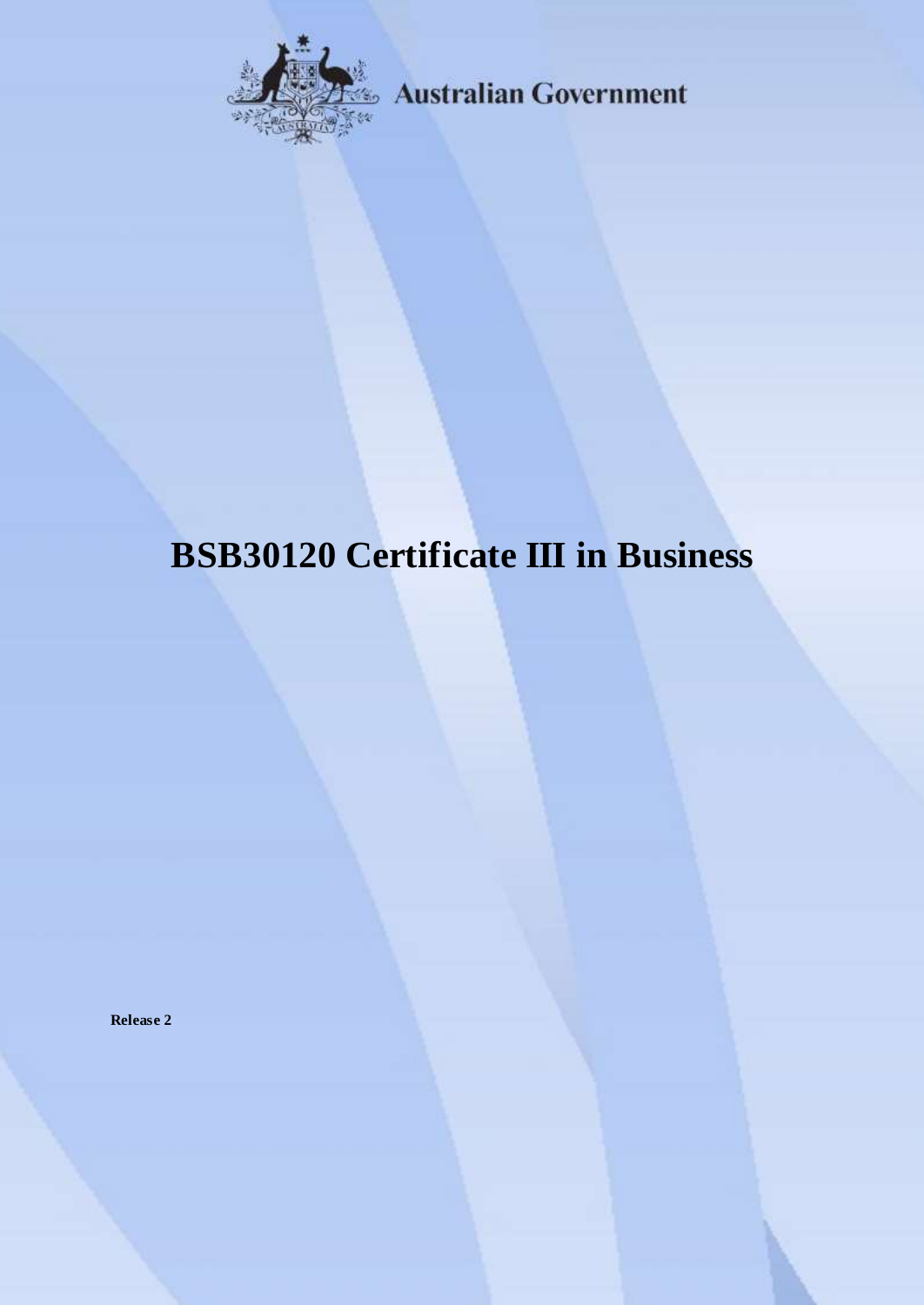## **BSB30120 Certificate III in Business**

## **Modification History**

| <b>Release</b> | <b>Comments</b>                                                                                                                                                                                                       |
|----------------|-----------------------------------------------------------------------------------------------------------------------------------------------------------------------------------------------------------------------|
| Release 2      | This version first released with BSB Business Services<br>Training Package Version 8.0.                                                                                                                               |
|                | Three newly created units for cyber security awareness added<br>as electives to Group A - Technology:                                                                                                                 |
|                | BSBXCS304 Apply cyber hygiene best practices<br>$\bullet$<br>BSBXCS305 Identify and assess cyber security insider<br>threats and risks<br>BSBXCS306 Apply own techniques to prevent cyber<br>security insider threats |
| Release 1      | This version first released with BSB Business Services<br>Training Package Version 7.0.                                                                                                                               |

# **Qualification Description**

This qualification reflects the role of individuals in a variety of Business Services job roles. It is likely that these individuals are establishing their own work performance.

Individuals in these roles carry out a range of routine procedural, clerical, administrative or operational tasks that require technology and business skills. They apply a broad range of competencies using some discretion, judgment and relevant theoretical knowledge. They may provide technical advice and support to a team.

Licensing/Regulatory Information

No licensing, legislative or certification requirements apply to this qualification at the time of publication.

# **Entry Requirements**

Nil

# **Packaging Rules**

Total number of units  $= 13$ 

#### **6 core units** plus

**7 elective units,** of which:

2 elective units must be selected from Group A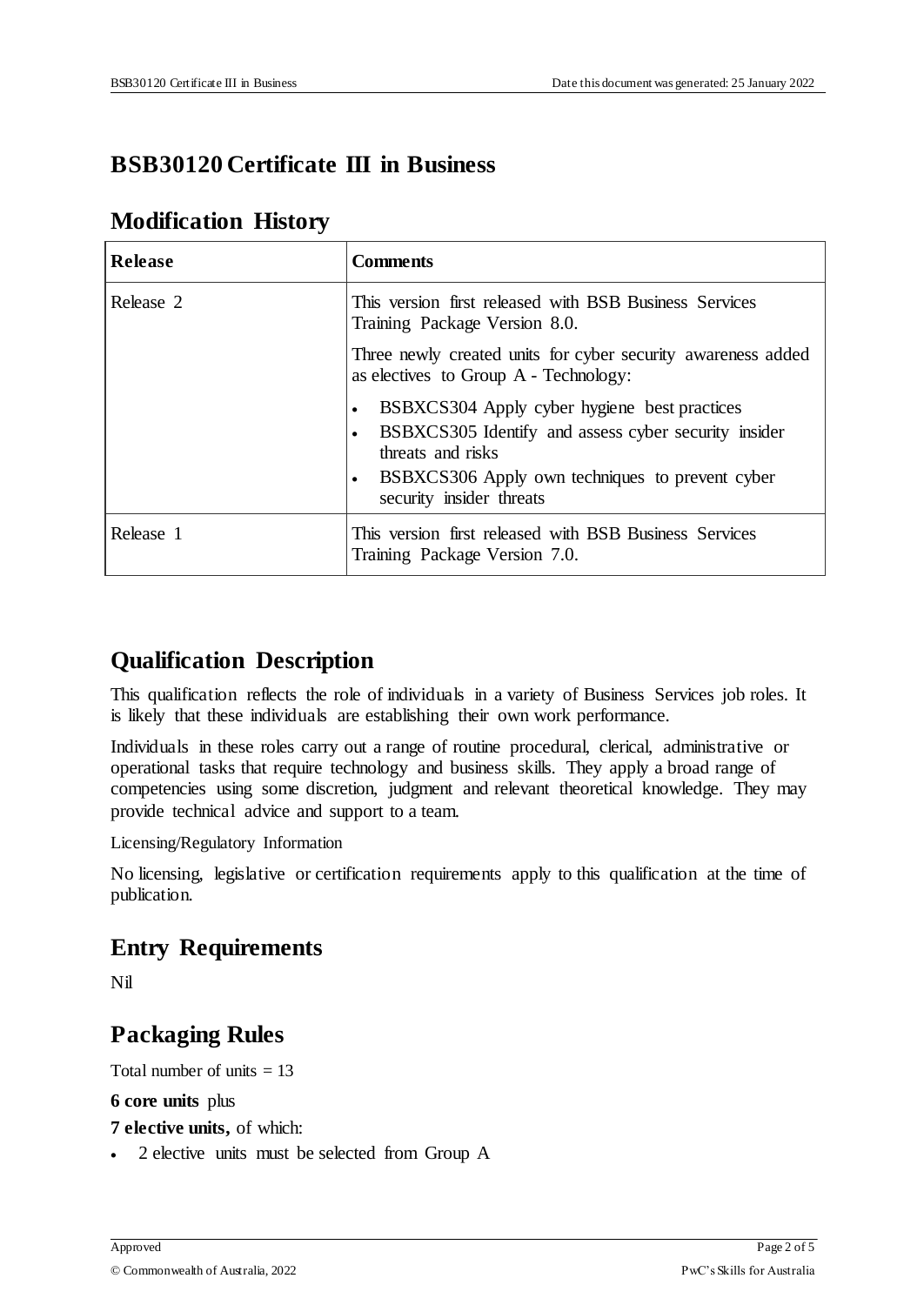- 1 elective unit must be selected from Group B
- for the remaining 4 elective units:
	- up to 4 units may be selected from Groups  $A G$
	- if not listed, up to 3 units may be selected from a Certificate II, Certificate III or Certificate IV from this or any other currently endorsed Training Package qualification or accredited course.

Elective units must be relevant to the work environment and the qualification, maintain the integrity of the AQF alignment and contribute to a valid, industry-supported vocational outcome.

#### **Specialisations**

This qualification can provide for specialisations. To achieve a specialisation, the following additional packaging rules must be adhered to:

- For specialisation in **Customer Engagement**, 4 elective units must be selected from Group D
- For specialisation in **Business Administration**, 4 elective units must be selected from Group E
- For specialisation in **Medical Administration**, 4 elective units must be selected from Group F
- For specialisation in **Records and Information Management**, 4 elective units must be selected from Group G.

Where the learner has achieved a specialisation in Customer Engagement, the job roles that relate to this qualification may include Customer Service Representative.

Where the learner has achieved a specialisation in Business Administration, the job roles that relate to this qualification may include Administrative Assistant.

Where the learner has achieved a specialisation in Medical Administration, the job roles that relate to this qualification may include Medical Receptionist and Medical Secretary.

Where the learner has achieved a specialisation in Records and Information Management, the job roles that relate to this qualification may include Records Assistant.

The achievement of a specialisation will be identified on testamurs as follows:

- BSB30120 Certificate III in Business (Customer Engagement)
- BSB30120 Certificate III in Business (Administration)
- BSB30120 Certificate III in Business (Medical Administration)
- BSB30120 Certificate III in Business (Records and Information Management).

#### **Core units**

BSBCRT311 Apply critical thinking skills in a team environment BSBPEF201 Support personal wellbeing in the workplace BSBSUS211 Participate in sustainable work practices BSBTWK301 Use inclusive work practices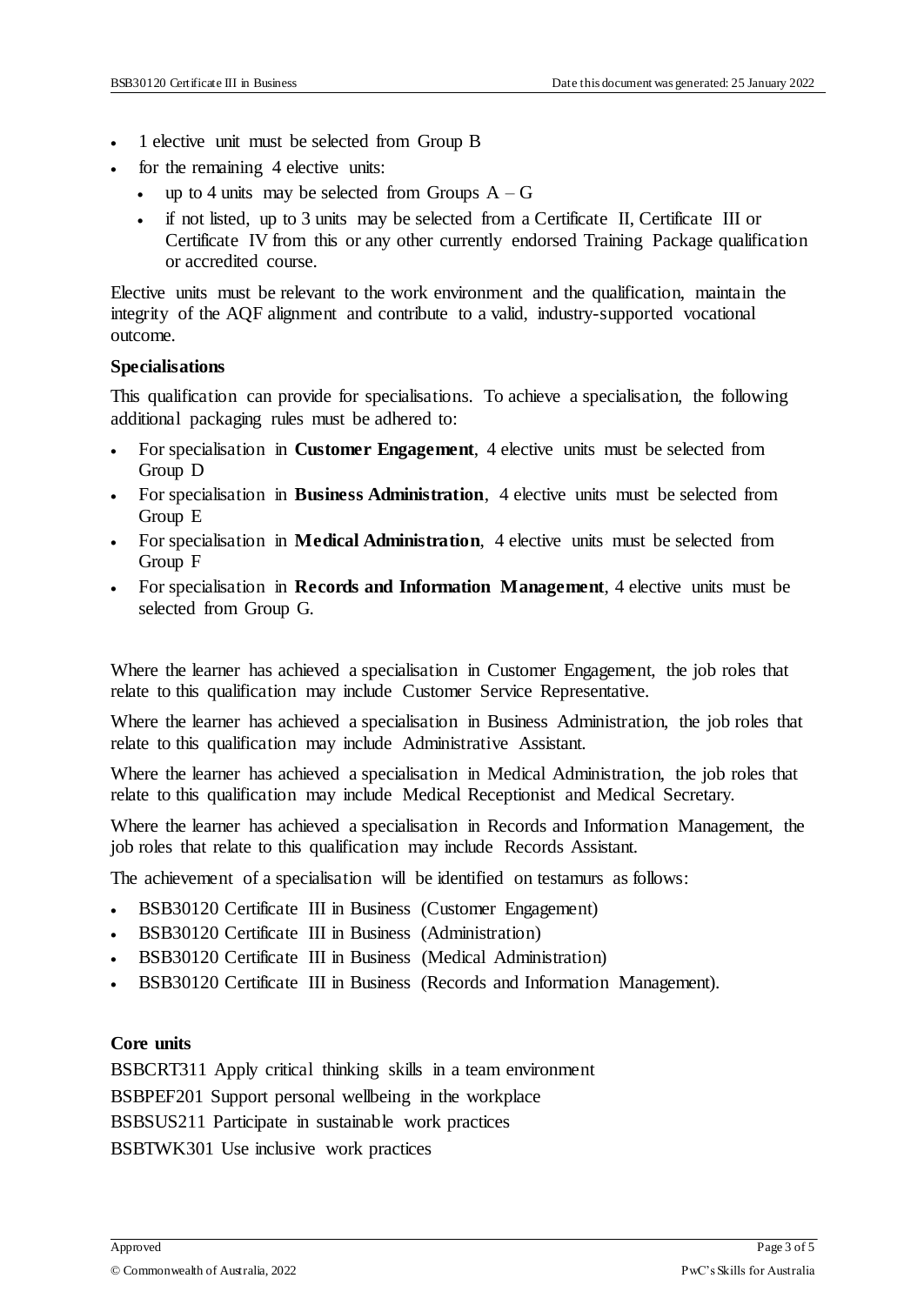BSBWHS311 Assist with maintaining workplace safety

BSBXCM301 Engage in workplace communication

#### **Elective units**

#### **Group A – Technology**

BSBDAT201 Collect and record data

BSBOPS306 Record stakeholder interactions

BSBTEC201 Use business software applications

BSBTEC202 Use digital technologies to communicate in a work environment

BSBTEC301 Design and produce business documents

BSBTEC302 Design and produce spreadsheets

BSBTEC303 Create electronic presentations

BSBTEC404 Use digital technologies to collaborate in a work environment

BSBWRT311 Write simple documents

BSBXCS301 Protect own personal online profile from cyber security threats

BSBXCS302 Identify and report online security threats

BSBXCS303 Securely manage personally identifiable information and workplace information

BSBXCS304 Apply cyber hygiene best practices

BSBXCS305 Identify and assess cyber security insider threats and risks

BSBXCS306 Apply own techniques to prevent cyber security insider threats

#### **Group B – Business Competence**

BSBESB302 Develop and present business proposals

BSBESB401 Research and develop business plans

BSBOPS302 Identify business risk

BSBPEF301 Organise personal work priorities

BSBPMG430 Undertake project work

BSBSTR301 Contribute to continuous improvement

BSBWHS332X Apply infection prevention and control procedures to own work activities

#### **Group C – Teamwork and Relationships**

BSBCRT412 Articulate, present and debate ideas

BSBLDR301 Support effective workplace relationships

BSBPEF302 Develop self-awareness

BSBXTW301 Work in a team

#### **Group D – Customer and Client Engagement**

BSBOPS304 Deliver and monitor a service to customers

BSBOPS305 Process customer complaints

BSBXDB301 Respond to the service needs of customers and clients with disability

ICTSAS305 Provide ICT advice to clients

SIRXCEG002 Assist with customer difficulties

SIRXCEG005 Maintain business to business relationships

SIRXMKT001 Support marketing and promotional activities